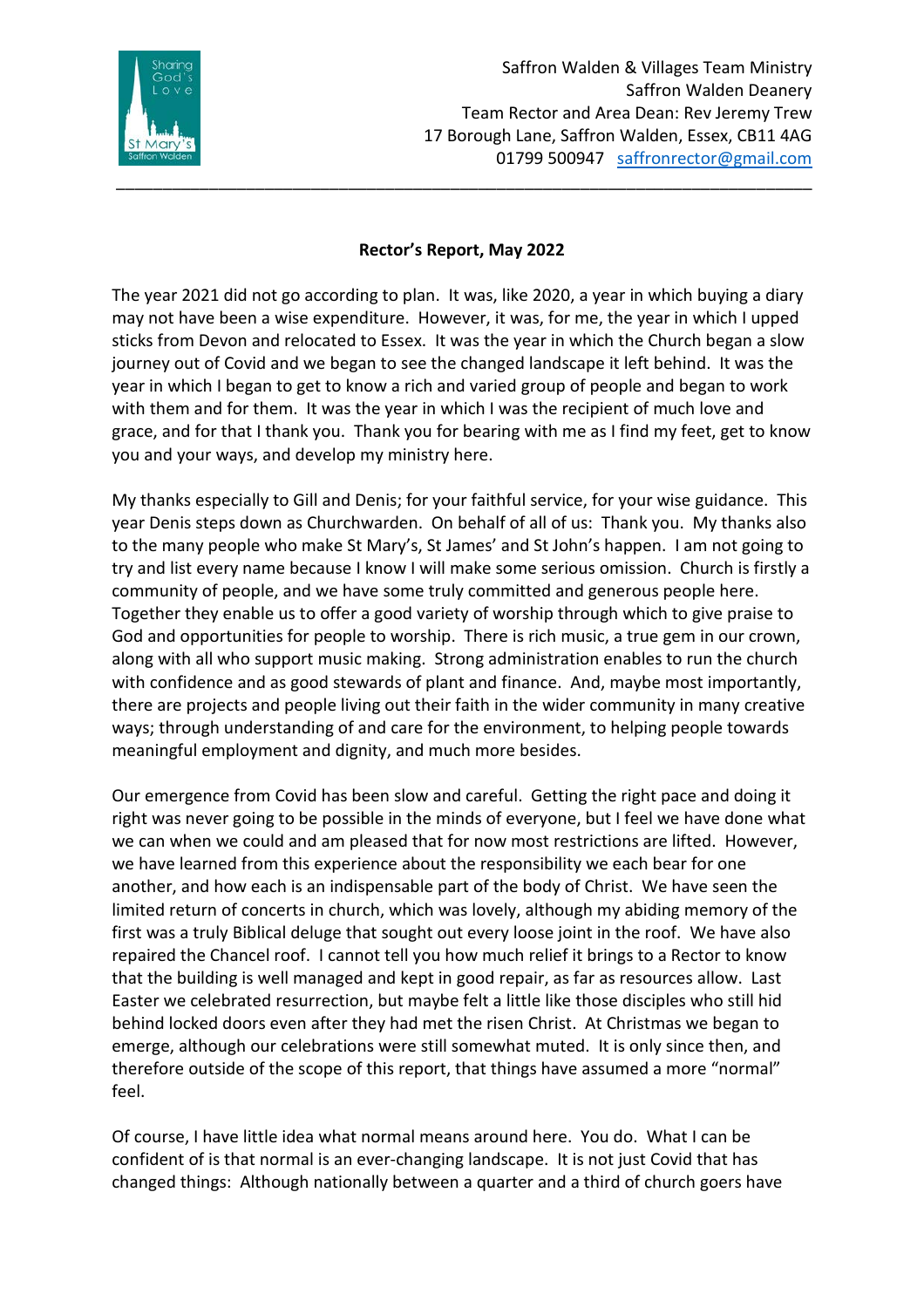

Saffron Walden & Villages Team Ministry Saffron Walden Deanery Team Rector and Area Dean: Rev Jeremy Trew 17 Borough Lane, Saffron Walden, Essex, CB11 4AG 01799 500947 [saffronrector@gmail.com](mailto:saffronrector@gmail.com)

stopped going, for a whole variety of reasons, and the finances of even the most comfortable Diocese have received a hammer blow which will change the way we are resourced and work together. Attendance at St Mary's has not recovered to anything like the levels we knew pre-Covid, and this is reflected in the lists of volunteers for various rota's and also in our finances. We have fewer volunteers and far fewer clergy to make what we might like to happen, happen. This is not the Rector badgering you to do more and to give more. It may be right for you to do less and give less. I don't know. But it is your Rector urging you to recognise that Christians are firstly a pilgrim people. Our journey of faith is just that, and on any journey the landscape changes.

\_\_\_\_\_\_\_\_\_\_\_\_\_\_\_\_\_\_\_\_\_\_\_\_\_\_\_\_\_\_\_\_\_\_\_\_\_\_\_\_\_\_\_\_\_\_\_\_\_\_\_\_\_\_\_\_\_\_\_\_\_\_\_\_\_\_\_\_\_\_\_\_\_\_\_

Many years ago I worked with a professor of ecology in Israel. We wanted to study a particular ecosystem near the border and travelled through miles of a dusty, sandy coloured landscape. We walked through the heat and the dust until we were the same colour as the ground around us. And then we saw it: In a narrow valley, a stream of ice-cold water gently flowing, and around it lush green vegetation. The professor told me this was thought by some to be the valley where King David hid when he wrote the 23<sup>rd</sup> Psalm. *"The Lord is my shepherd, I lack nothing. He makes me lie down in green pastures, he leads me beside quiet waters,he refreshes my soul. He guides me along the right paths for his name's sake."* The reality is that the same shepherd who led his flock to such a delightful place will also lead them on from there. The lush pastures are not a final destination, but a resting place on a longer journey.

Where will I lead you? It will not be back to where you were before Covid. That is not possible, neither do I believe it is what God calls us to. I commit to upholding the rich tradition of worship and music that we are known for. To that end I will review the liturgies we use and the rotas we work to so that there can be space to traditions both old and new. With fewer clergy available we may need to cancel some services or activities, but we should also look at what new opportunities there may be, creating spaces where people may encounter God in diverse ways and encouraging people to find their calling in contributing to and leading worship. As one who believes that all Christians have a vocation, I wish to offer encouragement, opportunity, and training to each person as they discover and grow into theirs. This means discovering and understanding this Christian faith for ourselves. And I look to create opportunities to do so and would encourage anyone to look at joining study and discussion groups as a means towards this. Likewise, I look for ways that we as Church can respond to the needs of our world. These needs are continually changing, but I am mindful that right now mental health is an area where great support is needed. The purpose of our buildings is to enable all this. Therefore, we need to consider where our buildings present and open or shut door to the growth of faith, and adapt accordingly.

Two more things: I have other commitments; as Team Rector, as Area Dean, and in other aspects of Diocesan life. Plus, I am also part of a Team. Of both, I am grateful. They enrich and enhance what I am able to offer you. For our Churches to grow healthily we will need to function more as a Team offering mutual support and ministry so that all may flourish.